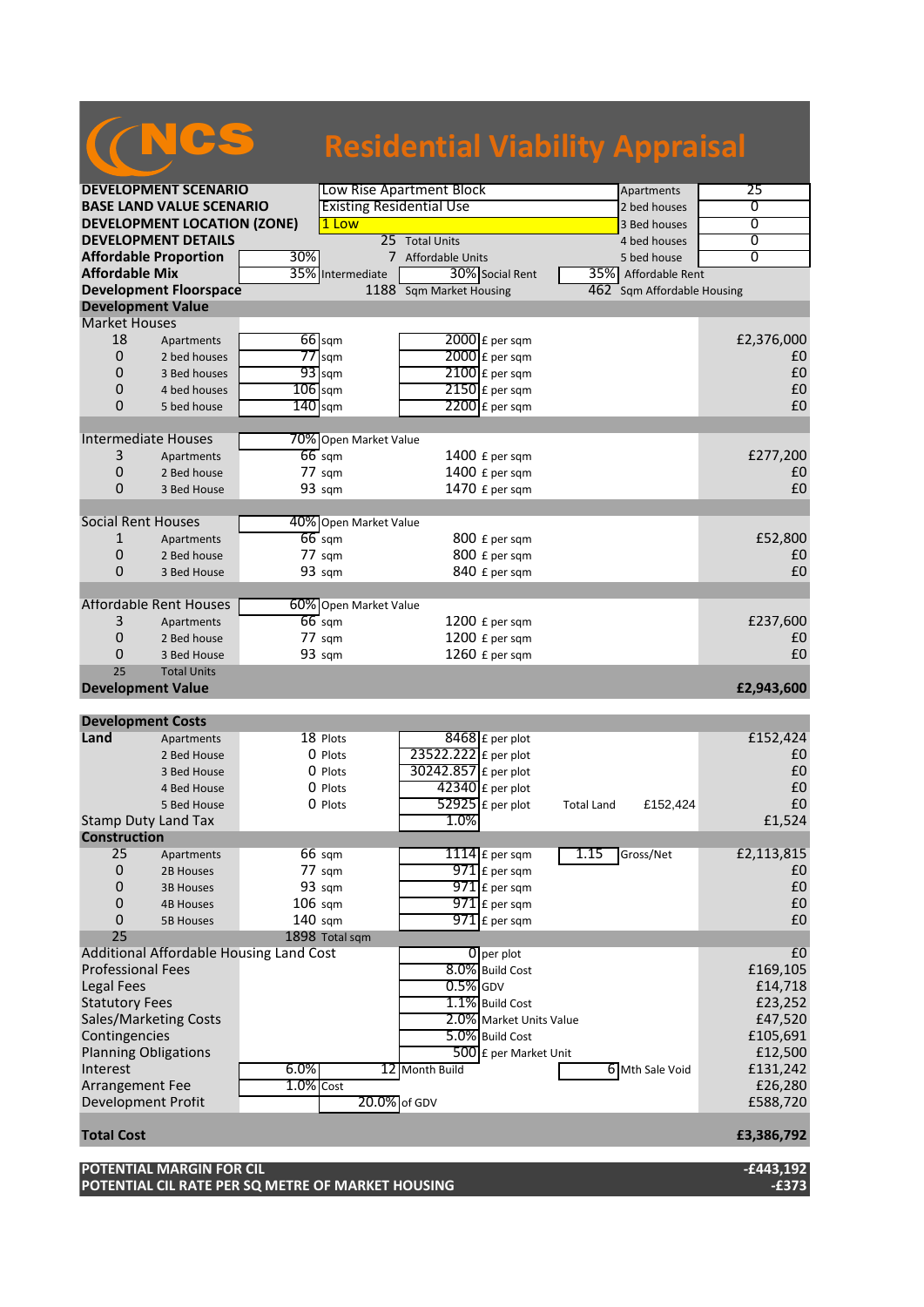## NCS

#### **Residential Viability Appraisal**

| <b>DEVELOPMENT SCENARIO</b>             |             | Low Rise Apartment Block          |                         |                         |                   | Apartments                 | 25             |
|-----------------------------------------|-------------|-----------------------------------|-------------------------|-------------------------|-------------------|----------------------------|----------------|
| <b>BASE LAND VALUE SCENARIO</b>         |             | <b>Existing Residential Use</b>   |                         |                         |                   | 2 bed houses               | 0              |
| <b>DEVELOPMENT LOCATION (ZONE)</b>      |             | 2 Medium                          |                         |                         |                   | 3 Bed houses               | $\overline{0}$ |
| <b>DEVELOPMENT DETAILS</b>              |             |                                   | 25 Total Units          |                         |                   | 4 bed houses               | $\overline{0}$ |
| <b>Affordable Proportion</b>            | 30%         |                                   | 7 Affordable Units      |                         |                   | 5 bed house                | 0              |
| <b>Affordable Mix</b>                   |             | 35% Intermediate                  |                         | 30% Social Rent         |                   | 35% Affordable Rent        |                |
| <b>Development Floorspace</b>           |             |                                   | 1188 Sqm Market Housing |                         |                   | 462 Sqm Affordable Housing |                |
| <b>Development Value</b>                |             |                                   |                         |                         |                   |                            |                |
| <b>Market Houses</b>                    |             |                                   |                         |                         |                   |                            |                |
| 18<br>Apartments                        |             | $66$ sqm                          |                         | 2700 £ per sqm          |                   |                            | £3,207,600     |
| $\mathbf 0$<br>2 bed houses             |             | $77$ sqm                          |                         | $2700$ £ per sqm        |                   |                            | £0             |
| 0<br>3 Bed houses                       |             | $93$ sqm                          |                         | $2775$ $E$ per sqm      |                   |                            | £0             |
| 0<br>4 bed houses                       |             | $106$ sqm                         |                         | $2900$ £ per sqm        |                   |                            | £0             |
| $\Omega$<br>5 bed house                 |             | $140$ sqm                         |                         | $3015$ £ per sqm        |                   |                            | £0             |
|                                         |             |                                   |                         |                         |                   |                            |                |
| Intermediate Houses                     |             | 70% Open Market Value             |                         |                         |                   |                            |                |
| 3<br>Apartments                         |             | $66$ sqm                          |                         | 1890 £ per sqm          |                   |                            | £374,220       |
| 0<br>2 Bed house                        |             | 77 sqm                            |                         | 1890 £ per sqm          |                   |                            | £0             |
| 0<br>3 Bed House                        |             | 93 sqm                            | 1942.5 £ per sqm        |                         |                   |                            | £0             |
| <b>Social Rent Houses</b>               |             |                                   |                         |                         |                   |                            |                |
| 1<br>Apartments                         |             | 40% Open Market Value<br>$66$ sqm |                         | 1080 £ per sqm          |                   |                            | £71,280        |
| 0                                       |             | $77 \text{ s}$ gm                 |                         | 1080 £ per sqm          |                   |                            | £0             |
| 2 Bed house<br>0<br>3 Bed House         |             | 93 sqm                            |                         | 1110 £ per sqm          |                   |                            | £0             |
|                                         |             |                                   |                         |                         |                   |                            |                |
| Affordable Rent Houses                  |             | 60% Open Market Value             |                         |                         |                   |                            |                |
| 3<br>Apartments                         |             | $66$ sqm                          |                         | 1620 £ per sqm          |                   |                            | £320,760       |
| 0<br>2 Bed house                        |             | $77 \text{ sqm}$                  |                         | 1620 £ per sqm          |                   |                            | £0             |
| 0<br>3 Bed House                        |             | 93 sqm                            |                         | 1665 £ per sqm          |                   |                            | £0             |
| 25<br><b>Total Units</b>                |             |                                   |                         |                         |                   |                            |                |
| <b>Development Value</b>                |             |                                   |                         |                         |                   |                            | £3,973,860     |
|                                         |             |                                   |                         |                         |                   |                            |                |
| <b>Development Costs</b>                |             |                                   |                         |                         |                   |                            |                |
| Land<br>Apartments                      |             | 18 Plots                          | 17544 $E$ per plot      |                         |                   |                            | £315,792       |
| 2 Bed House                             |             | 0 Plots                           | 48733.333 £ per plot    |                         |                   |                            | £0             |
| 3 Bed House                             |             | 0 Plots                           | 62657.143 £ per plot    |                         |                   |                            | £0             |
| 4 Bed House                             |             | 0 Plots                           | $87720$ £ per plot      |                         |                   |                            | £0             |
| 5 Bed House                             |             | 0 Plots                           | $109650$ £ per plot     |                         | <b>Total Land</b> | £315,792                   | £0             |
| <b>Stamp Duty Land Tax</b>              |             |                                   | 3.0%                    |                         |                   |                            | £9,474         |
| <b>Construction</b>                     |             |                                   |                         |                         |                   |                            |                |
| 25<br>Apartments                        |             | 66 sqm                            |                         | $1114$ $E$ per sqm      | 1.15              | Gross/Net                  | £2,113,815     |
| 0<br>2B Houses                          |             | 77 sqm                            |                         | $971$ £ per sqm         |                   |                            | £0             |
| 0<br><b>3B Houses</b>                   |             | 93 sqm                            |                         | 971 £ per sqm           |                   |                            | £0             |
| 0<br><b>4B Houses</b>                   |             | 106 sqm                           |                         | $971$ $E$ per sqm       |                   |                            | £0             |
| 0<br><b>5B Houses</b>                   |             | $140$ sqm                         |                         | $971$ E per sqm         |                   |                            | £0             |
| 25                                      |             | 1898 Total sqm                    |                         |                         |                   |                            |                |
| Additional Affordable Housing Land Cost |             |                                   | 9000 per plot           |                         |                   |                            | £63,000        |
| <b>Professional Fees</b>                |             |                                   | $0.5%$ GDV              | 8.0% Build Cost         |                   |                            | £169,105       |
| <b>Legal Fees</b>                       |             |                                   |                         |                         |                   |                            | £19,869        |
| <b>Statutory Fees</b>                   |             |                                   |                         | 1.1% Build Cost         |                   |                            | £23,252        |
| <b>Sales/Marketing Costs</b>            |             |                                   |                         | 2.0% Market Units Value |                   |                            | £64,152        |
| Contingencies                           |             |                                   |                         | 5.0% Build Cost         |                   |                            | £108,841       |
| <b>Planning Obligations</b>             |             |                                   |                         | 500 £ per Market Unit   |                   |                            | £12,500        |
| Interest                                | 6.0%        |                                   | 12 Month Build          |                         |                   | 6 Mth Sale Void            | £151,464       |
| Arrangement Fee                         | $1.0%$ Cost |                                   |                         |                         |                   |                            | £28,873        |
| Development Profit                      |             | 20.0% of GDV                      |                         |                         |                   |                            | £794,772       |
| <b>Total Cost</b>                       |             |                                   |                         |                         |                   |                            | £3,874,908     |
| POTENTIAL MARGIN FOR CIL                |             |                                   |                         |                         |                   |                            | £98,952        |

**POTENTIAL CIL RATE PER SQ METRE OF MARKET HOUSING £83**